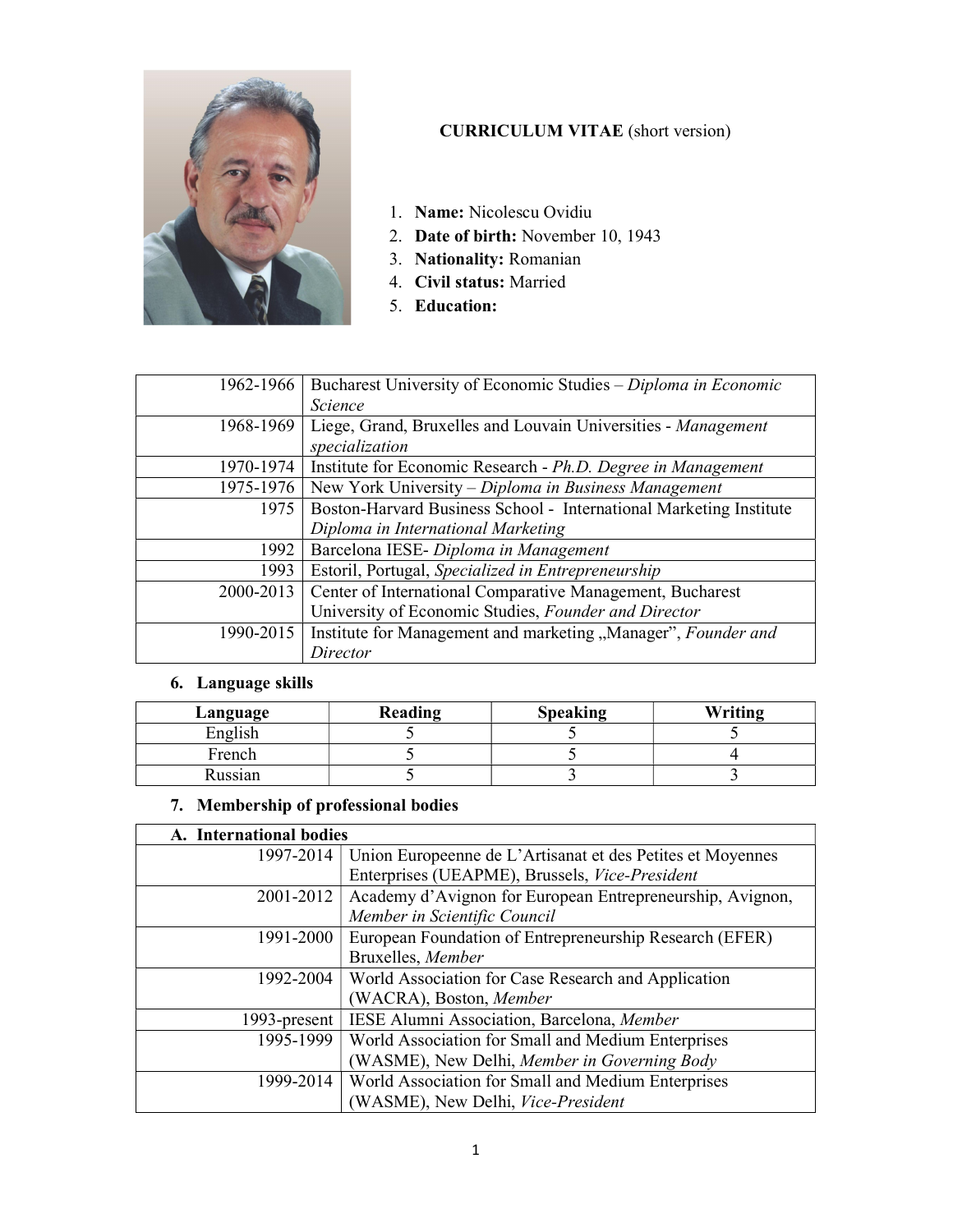| 1996-present              | European Council for Small Business (ECSB) Bruxelles,          |
|---------------------------|----------------------------------------------------------------|
|                           | Member and Vice-President for Romania                          |
| 2006-present              | European Agency for Safety and Health at Work (OSHA),          |
|                           | Bilbao, Member in Administrative Council                       |
| $2007$ -present           | European Social Fund (ESF), Member in Management               |
|                           | Committee                                                      |
| <b>B.</b> Romanian bodies |                                                                |
| 2006-2010                 | Romanian Academic Society of Management (RASM)                 |
|                           | <b>Bucharest Vice-President</b>                                |
| $2010$ -present           | Romanian Academic Society of Management (RASM) President       |
| 1992-2016                 | National Council for Private SMEs, Bucharest, President        |
| $2016$ -present           | National Council for private SMEs, Bucharest, <i>Honorary</i>  |
|                           | President                                                      |
| 2000-present              | Association for Studies and Economic Prognosis, Vice-President |
| 1990-present              | Romanian Economists Association (AGER) Bucharest, Member       |

# 8. Professional experience record

|                  | 1966-1970   Institute for Economic Studies, Bucharest – Researcher          |
|------------------|-----------------------------------------------------------------------------|
| 1970-present $ $ | Bucharest University of Economic Studies – Professor PhD of                 |
|                  | Management                                                                  |
|                  | 2000-2013   Center of International Comparative Management, World Bank      |
|                  | Project, Bucharest University of Economic Studies, Founder and              |
|                  | Director                                                                    |
|                  | 1990-2015   Institute for Management and marketing "Manager", Founder       |
|                  | and Director                                                                |
|                  | 2016-present   Professor Emeritus, Bucharest University of Economic Studies |

### 9. Publications

| Books   185 in Romania and other countries (included books variants in<br>several languages, books in 2-3 editions, books published yearly |
|--------------------------------------------------------------------------------------------------------------------------------------------|
| and semester research reports)                                                                                                             |
| Studies and articles   More than 500 published in Romania, USA, Germany, Canada                                                            |
| France, Spain, United Kingdom, Bulgaria, Russia, Switzerland,                                                                              |
| Hungary, India and other                                                                                                                   |

## 10. Supplementary information

| A. In Romania |                                                               |
|---------------|---------------------------------------------------------------|
| 1996          | Prize of Romanian Sciences Academy for the best economic      |
|               | book published in Romania (O. Nicolescu, I. Verboncu,         |
|               | Management, Economica Publishing House, Bucharest)            |
| 1980          | Prize of Romanian Sciences Academy for the best economic      |
|               | book published in Romania (O. Nicolescu, C. Russu, Manager in |
|               | the Modern Management Processes, Politica Publishing House,   |
|               | Bucharest)                                                    |
| 2006          | Prize OMNIA awarded by Romanian Education and Research        |
|               | Ministry for the whole career and the best economist          |
| 2016          | Professor Emeritus, Bucharest University of Economic Studies  |
| 2016          | Gold Medal "Virgil Madgearu" awarded by Bucharest             |
|               | University of Economic Studies                                |
| 2003          | Doctor Honoris Causa University of Baia Mare                  |